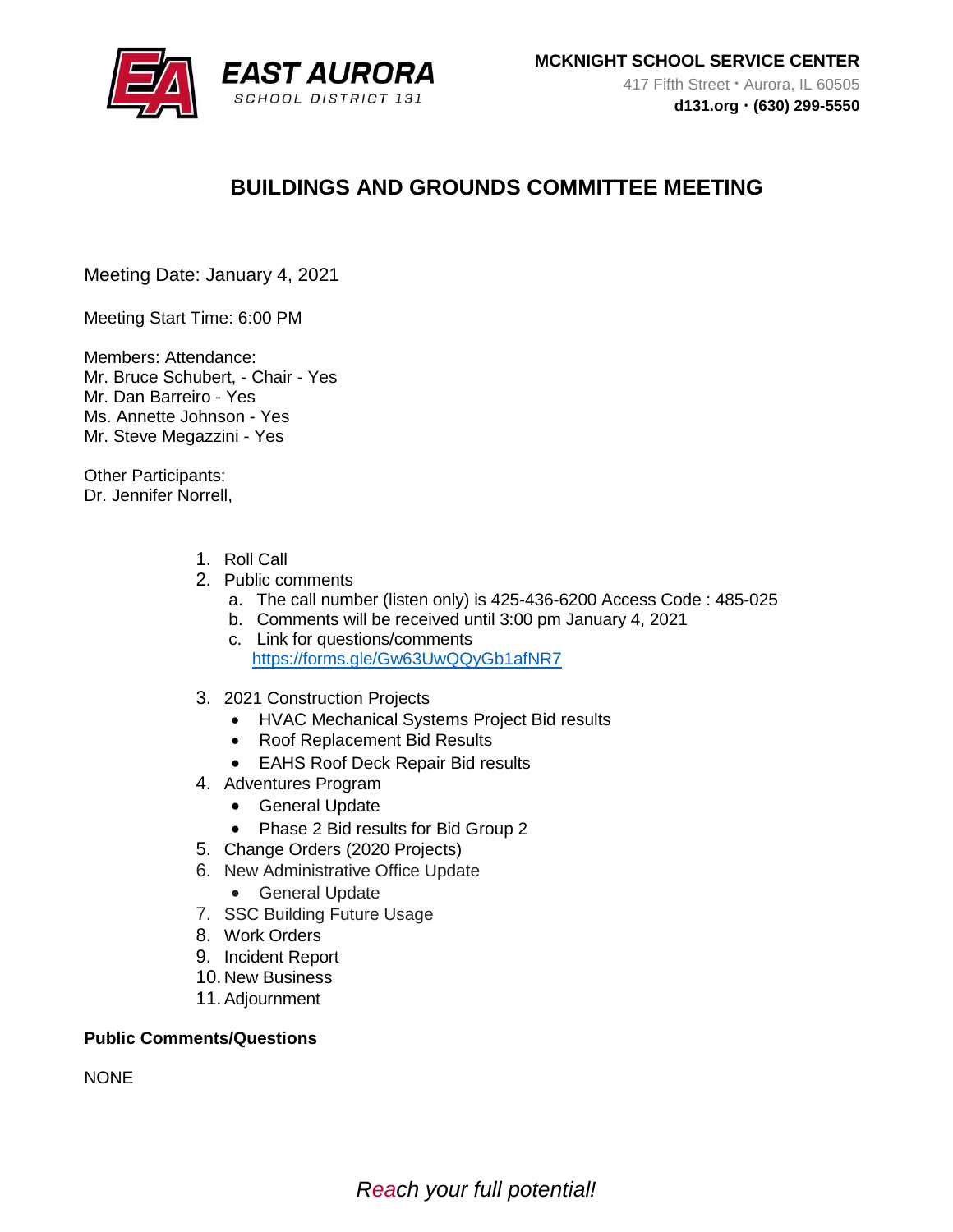

#### **2021 Construction Projects HVAC Mechanical Systems Project Bid results**

Mr. Megazzini presented the 2021 Mechanical Systems Replacement Bid Results. The lowest responsible bidder with base bid and alternates is F.E. Moran– Allen \$2,108,300.00, Krug \$2,105,390.00 and Waldo \$9,457,100.00. Mr. Schubert questioned if this is the biggest chunk related to these HVAC projects. Mr. Megazzini responded that the Committee has already approved the equipment and this is for the removal and installation of the equipment. In conjunction with the projects, Krug abatement took place over winter break and testing was clear, Waldo will begin in the next week or two and Allen will go to bid in January with abatement taking place in the Spring and/or Summer. Mr. Schubert questioned what large expenditures were remaining and Mr. Megazzini responded the only expenditures remaining is the abatement at Allen which will be going for bid and the Krug abatement which is just under \$200,000.00. Committee agreed to move forward. The bid will be presented this evening to the Full Board for approval.

#### **2021 Construction Projects EAHS Roof Deck Repair Bid Results**

Mr. Megazzini presented the EAHS Roof Deck Bid results for the locker room and MPR area. Bids were received from 4 contractors with Korellis Roofing bid of \$275,450.00 being the lowest responsible bid. This bid will be presented to the Board for approval at the next meeting on January 19<sup>th</sup>. Mr. Schubert commented with the alternates and base bid totals, Malcor Roofing actually came in as the low bidder. Mr. Megazzini informed the Committee the alternates for roof coatings were not being considered at this time due to pricing. The roof coating does not need to be done at the present time and can be considered in the next 4-5 years.

Ms. Johnson questioned the status of last year's heating and air conditioning projects. Mr. Megazzini responded that currently there are some final punch list items remaining. The project is basically overall completed.

Mr. Megazzini spoke on the Facility Improvement Projects to share how the projects for 2020-21 are doing. There is priority level 0 and priority level1 both included for 2020-21 and currently are being reviewed to assure that the projects are on budget.

Dr. Norrell spoke regarding closing out projects that took place in the fall and does not want to move forward on any projects that are not a priority level 0. There are level 1 and 2 projects that will be on hold due to the financials at the State level. The District priority is to get thru the HAVC and Adventures prior to further project commitments. She stated the 5-year plan was presented to the Committee as informational.

Mr. Megazzini informed the Committee another necessary project to go to bid would be the EAHS Sprinkler System Project as required by the ROE. The project will go to bid in January and results will be presented back to the Committee in February or March.

# *Reach your full potential!*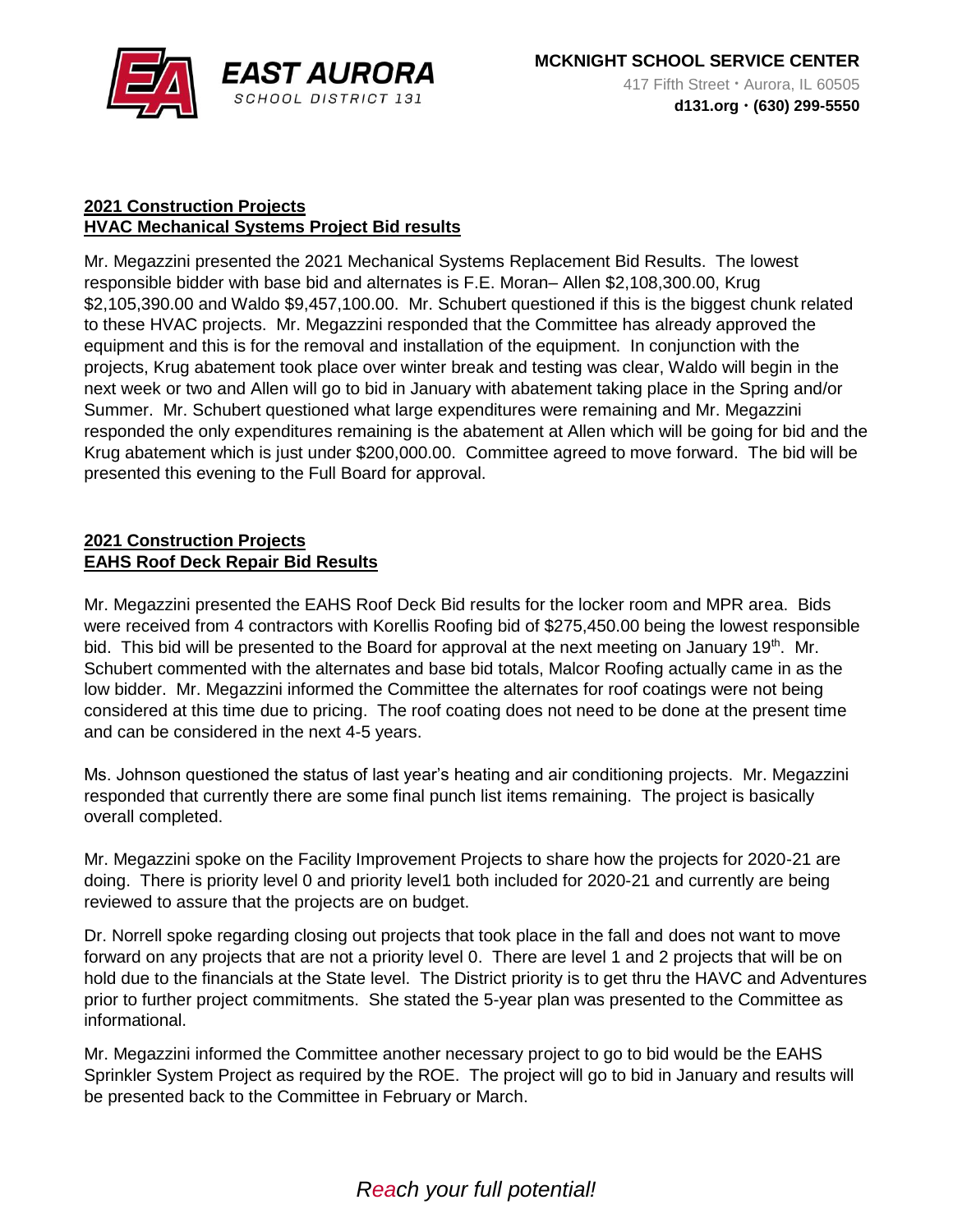

## **Adventures Program**

Mr. Megazzini reported clearance has been received from the City to change zoning. He presented the Adventures Program Phase 2 Bid with All Construction Group being lowest responsible bidder in the amount of \$4,174,000.00. Committee agreed to move forward and will be presented this evening to the Full Board for approval.

Mr. Schubert stated bids were very competitive with 14 bidders on the project.

#### **Change Orders**

Mr. Megazzini reported to the Committee change orders will be ending with the buildings being close to completion on the 2020 projects.

#### **New Administrative Office Updates**

Mr. Megazzini informed the Committee temporary occupancy has been received for the New Administration Office. Mr. Megazzini will work with Cordogan Clark and Assoc. to schedule walk throughs in the next week along with the contractors to determine outstanding items. The District does not want to take over the building until the majority outstanding items have been addressed and completed. The furniture will take approximately 3 weeks to deliver and install. The middle of January is the goal to begin the furniture set up process. The District is looking at a tentative move in date of mid-February.

#### **SSC Building Future Usage**

At the past B&G Committee meeting, the current SSC building was discussed in regards to utilization. Mr. Megazzini presented a May 2018 evaluation report from Cordogan Clark and Associates.

Dr. Norrell informed the Committee she had done some research and wanted some guidance from the Committee for recommendations. She stated there was a new option presented to her from Communities In Schools (CIS) and the current two options were quite costly.

FVPD has shown interest in the land for use of additional green space. The District would have the cost of demolition of the building with FVPD acquiring the land.

Communities in Schools (CIS) has shown interest in a portion of the building space and would pay utilities. This would result in millions of dollars on renovation cost to the District.

There has been a request from the District IT Department to use space for device prep for parents and service location for staff along with space for storage. There has been an addition of 7,000 new devices and an increase with chrome books that are coming through Curriculum Board.

Dr. Norrell does not want to move forward without feedback from this Committee and further investigation.

## *Reach your full potential!*